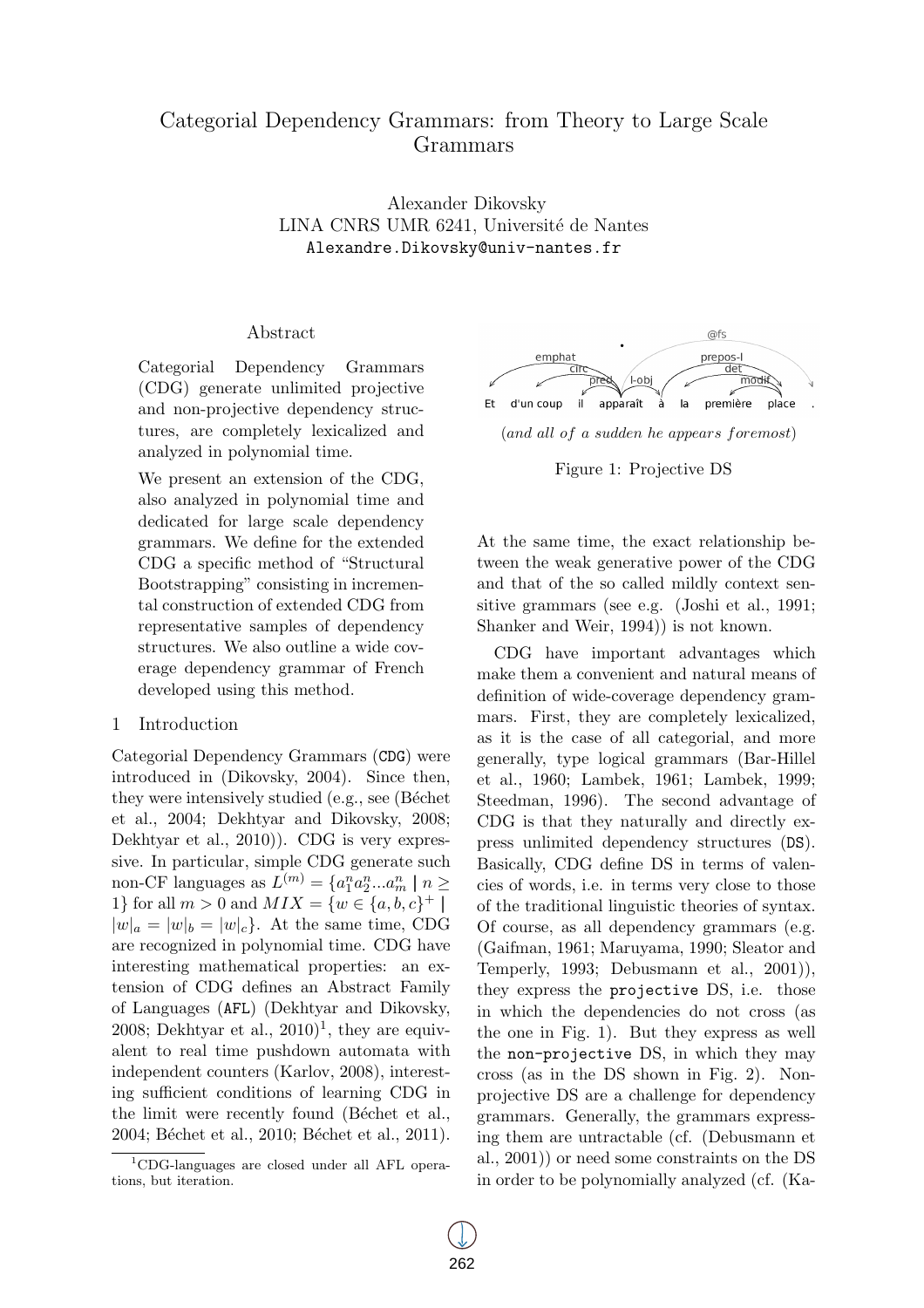

Figure 2: Non-projective DS

hane et al., 1998; Bröker,  $2000$ ). As to the CDG, they are analyzed in a reasonable polynomial time using a rather standard tabular dynamic programming algorithm (see (Dekhtyar and Dikovsky, 2008)), and this is their third advantage. Fourth, an extension of CDG by regular type expressions (RTE) specially designed for large scale grammars was proposed in (Dikovsky, 2009). We outline this extension below. Importantly, the extended CDG are also analyzed in polynomial time.

In this paper we define a simple and practical Structural Bootstrapping Method of incremental development of large scale extended CDG from representative samples of DS. Using this method and a toolkit specially designed for CDG (Alfared et al., 2011), we have developed in a short space of time a rather complete dependency grammar of French, briefly described below.

The plan of this paper is as follows. The next Section introduces the CDG. Section 3 presents their extension by RTE. In Section 4 is defined and illustrated the Method of Structural Bootstraping of extended CDG. Finally, a wide scope extended CDG of French developed by this method is outlined in Section 5.

## 2 Categorial Dependency Grammars

CDG originate from a straightforward encoding of DS in terms of dependency relation valencies of words. Basically, they are classical categorial grammars with subtypes interpreted as dependency valencies and with categories extended by potentials defining nonprojective dependencies. Valencies of projective and of non-projective dependencies are encoded differently.

When in a DS  $D$  there is an arc  $w_1 \stackrel{d}{\longrightarrow} w_2$ , we say that *d* is a dependency between *w*<sup>1</sup> and  $w_2, w_1$  is the governor and  $w_2$  is subordinate



Figure 3: Repetitive dependency *circ*

to  $w_1$  through  $d$ . E.g., in Fig. 1,  $il$  (*he*) is subordinate to *appara*ˆı*t* (*appears*) through *pred* and the locative case preposition  $\dot{a}$  governs *place* through dependency *prepos−l*.

The valency of a governor of *w* through dependency *d* is encoded by *d* itself. In particular, the no-governor valency of the root word is encoded by *S* (a special symbol called axiom).

The valency of a left subordinate of *w* through projective dependency *l* is encoded by  $l\setminus$  and that of a right subordinate through projective dependency *r* is encoded by */r*. The set of all left valencies of a word is encoded by the concatenation of their codes. So, for instance, the valencies of projective dependencies of the root word *appara*ˆı*t* in the DS in Fig. 1 is encoded by the expression *pred\circ\emphat\S/*@*fs/l−obj*.

The repetitive dependencies are a special case. A dependency *d* is repetitive  $(see (Mel'čuk, 1988))$  if a word may have more than one subordinates through *d*. The valency of left repetitive dependency *d* is encoded by *d*<sup>\*</sup> $\setminus$  (the right one is encoded by */d*<sup>\*</sup>. So, e.g. in the DS in Fig. 3, the valencies of projective dependencies of the word *passe*<sup>(*passed*) are</sup> encoded by the expression *aux/circ∗* .

In CDG, the non-projective dependency valencies of a word *w* are polarized. They are of four kinds:  $\swarrow v$ ,  $\searrow v$  (negative) and *↖ v*, *↗ v* positive. E.g., wnen a word *w* has valency  $\swarrow v$ , it intuitively means that its governor through dependency *v* must occur somewhere on the right. Two polarized valencies with the same valency name *v* and orientation, but with the opposite signs are dual. Together they define non-projective dependency *v*. The (possibly empty) set of all non-projective dependencies of a word *w* is encoded by the concatenation of the correspond-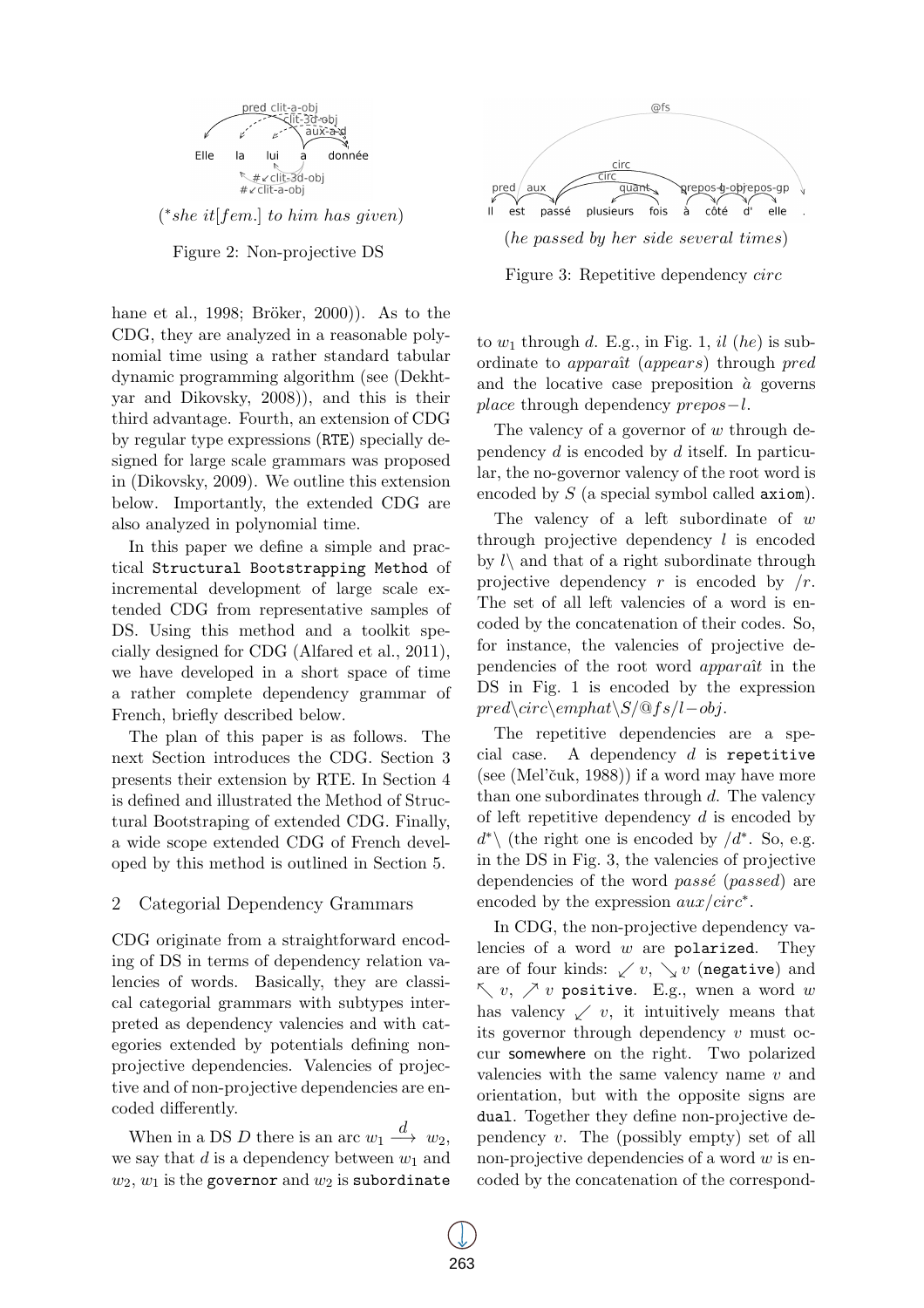

Figure 4: Dependency structure correctness proof

ing polarized valencies called potential of *w*. 2 E.g., in the DS in Fig. 2, the participle *donnee*´ has potential *↖ clit−a−obj ↖ clit−*3*d−obj*, which means that it needs, somewhere on its left, a word subordinate through dependency *clit−a−obj* and also another word subordinate through dependency *clit−*3*d−obj*. At the same time, the accusative case clitic *la* (*it*[*fem.*]) has potential *↙ clit−a−obj* and the dative case clitic *lui* (*to him*) has potential *↙clit−*3*d−obj*. The proper pairing of these dual valencies with those of the participle defines two non-projective dependencies between the participle and its cliticized complements.

The expression

$$
t=[l_m\backslash \dots l_1\backslash h/r_1\dots/r_n]^P
$$

 $(m, n \geq 0)$  is called a type of a word *w* if:

(*i*)  $l_m \setminus \ldots l_1 \setminus \ldots$  and  $/r_1 \ldots /r_n$  encode respectively left and right projective dependency valencies of *w*,

(*ii*) *h* is a governor (no-governor) valency and (*iii*) *P*, the potential of *w*, encodes its valencies of non-projective dependencies.

 $l_m$ , ...,  $l_1$  are left subtypes of  $t$ ,  $r_1$ , ...,  $r_n$ are its right subtypes and *h* is its head subtype.

Below we use CDG with non-empty head subtypes. When a type  $\left[\alpha \langle d/\beta\right]^P$  has a negative valency in its potential *P*, say  $P = \swarrow vP'$ , the word *w* with this type has two governors: one through *v*, the other through *d*. In such cases we use special head subtypes  $d = \#(A)$ , called anchors, to express the adjacency of *w* to a host word  $w_0$ . The anchor dependencies are displayed below the sentence for a better readability. E.g., the DS in Fig. 2 is defined by the following assignment of types to words:  $elle \mapsto [pred],$ 

 $la A \mapsto [\#(\swarrow \text{clit} - a - \text{obj})]^{\swarrow \text{clit} - a - \text{obj}},$ *lui 7→* [#(*↙clit−*3*d−obj*)]*↙clit−*3*d−obj* ,  $\frac{1}{2}$ *donnée*  $\mapsto$   $\left[ aux-a-d \right]$ <sup>*⊼*</sup> $\left\{ \frac{1}{2}$ *d*-*obj*<sub>*∕*</sub>*k*<sub>*dit*-3*d-obj*<sub>*i*</sub></sub> *a 7→* [#(*↙clit−*3*d−obj*)*\*#(*↙clit−a−obj*)*\pred \S/aux−a−d*].

Due to the anchor subtypes #(*↙clit−*3*d−obj*),

#(*↙clit−a−obj*) in the type of the auxiliary verb *a* (*has*), it serves as the host verb for both clitics and also defines their precedence order. Derivability of DS in CDG is formalized through the following calculus <sup>3</sup> (with *C* being a dependency, *H* being a dependency or an anchor and *V* being a polarized valency):

$$
\mathbf{L}^{1}.\ H^{P_{1}}[H\backslash\beta]^{P_{2}}\vdash[\beta]^{P_{1}P_{2}}
$$
\n
$$
\mathbf{I}^{1}.\ C^{P_{1}}[C^{*}\backslash\beta]^{P_{2}}\vdash[C^{*}\backslash\beta]^{P_{1}P_{2}}
$$
\n
$$
\mathbf{\Omega}^{1}.\ [C^{*}\backslash\beta]^{P}\vdash[\beta]^{P}
$$
\n
$$
\mathbf{L}^{1}.\ (A\backslash\beta]^{P_{1}\backslash\beta}\backslash\beta_{1}B_{2}\vdash\beta_{2}B_{2}
$$

 $\mathbf{D}^{\mathbf{l}}$ *.*  $\alpha^{P_1(\sqrt{V})P(\sqrt{V})P_2} \vdash \alpha^{P_1PP_2}$ , if the potential  $(\sqrt{V})P(\sqrt{V})$  satisfies the following pairing rule **FA** (first available):<sup>4</sup>

 $FA: P$  has no occurrences of  $\sqrt{V}$ ,  $\sqrt{V}$ . **L l** is the classical elimination rule. Eliminating the argument subtype  $H \neq \#(\alpha)$  it constructs the (projective) dependency *H* and concatenates the potentials.  $H = \#(\alpha)$  creates the  $\texttt{anchor}$  dependency.  $\mathbf{I}^\text{l}$  derives  $k>0$ instances of *C*.  $\Omega^{\mathbf{l}}$  serves for the case  $k = 0$ .  $\mathbf{D}^{\mathbf{l}}$ creates non-projective dependencies. It pairs and eliminates dual valencies with name *V* satisfying the rule FA to create the nonprojective dependency *V.*

In Fig. 4 we show a proof of correctness of DS in Fig. 2 with respect to the type assignment shown above.

A CDG *G* is defined by its dictionary *W* and its lexicon  $\lambda$ , an assignment of finite sets of types to words in *W*. *G* defines a DS *D* of a sentence  $x = w_1 \dots w_n$  and  $x$  is generated by *G* (denoted  $D \in \Delta(G)$  and  $x \in L(G)$ ) if it is possible to assign through  $\lambda$  a type  $t_i$  to every word  $w_i$  so that the obtained type string  $t_1 \ldots t_n$  were reducible to the axiom *S*.  $L(G)$ is the language and  $\Delta(G)$  is the structure language generated by *G*.

<sup>&</sup>lt;sup>2</sup>Their order is irrelevant (so one may choose a standard lexicographic order).

<sup>&</sup>lt;sup>3</sup>We show left-oriented rules. The right-oriented rules are symmetrical.

 ${}^{4}$ Cf. a different pairing rule in (Dikovsky, 2007).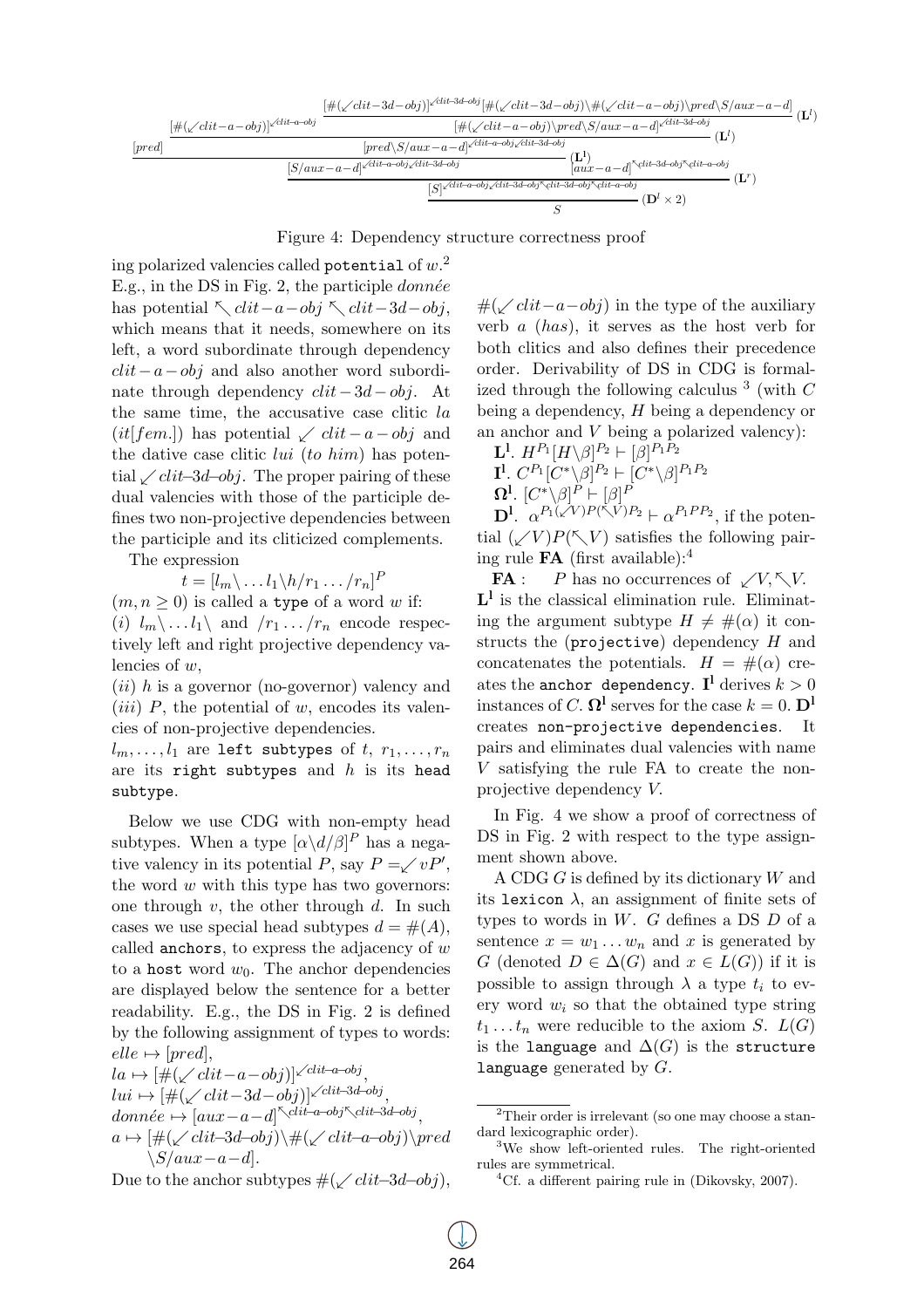$Vt(F = fin, C = a) \mapsto \{pred?, neg?, vocative?, \#(\swarrow explet)?, circ^* \} [\{lpar?, \#(\swarrow coref)?, \#(\swarrow select)? \}$  $\langle \#(\swarrow \text{compos-neg}) | \#(\swarrow \text{compos-neg}) | \#(\searrow \text{compos-neg}) | \#(\searrow \text{compos-neg})$ ? \interrog?\emphat?\S  $(\#(\searrow f s)|\#(\searrow q u)|\#(\searrow x l))/coordv^*/(a-obj|claus|pre-inf|inf)?/\{rpar?, \#(\searrow modif)?, \#(\searrow attr)?,$ #(*↘appos*)?*,* #(*↘dist−rel*)?*,* #(*↘aggr*)?*}*]

Figure 5: A RTE for transitive French verbs

## 3 Extended CDG

CDG is a theoretical model not adapted for wide coverage grammars. The main problem with wide coverage is the excessive sharing of subtypes in types. For lexicons running to hundreds of thousands of lexical units it results in a combinatorial explosion of spurious ambiguity and in a significant parsing slowdown. Wide coverage grammars face many hard problems, e.g. those of compound lexical entries including complex numbers, compound terms, proper names, etc. and also that of flexible precedence order. An extension of CDG well adapted for wide coverage grammars is proposed in (Dikovsky, 2009).

The extended CDG use classes of words in the place of words and use restricted regular expressions defining sets of types in the place of types. I.e., the dictionary *W* is covered by classes:  $W = \bigcup C_i$  and the lexicon  $\lambda$  assigns sets of regular expressions to classes. At that: - all words in a class *C* share the types defined by the expressions assigned to *C*,

- every word has all types of the classes to which it belongs.

The regular type expressions (RTE) we describe below are flat (i.e. bounded depth). In these expressions,  $C, C_i$  are dependency names or anchors, *B* is a primitive type, i.e. a dependency name, or an anchor or an iterated or optional type, and *H* is a choice. Choice:  $(C_1 | \ldots | C_k)$ ;  $(C) = _{d} C$ Optional choice:  $(C_1 | \ldots | C_k)$ ?;  $(C)$ ?= $_{df} C$ ? Iteration:  $(C_1 | ... | C_k)^*$ ;  $(C)^* =_{df} C^*$ Dispersed subtypes expressing flexible order. Left:  $[\{\alpha_1, B, \alpha_2\} \backslash \alpha \backslash H/\beta]^P$  $\text{Right: } [\alpha \backslash H/\beta / \{\alpha_1, B, \alpha_2\}]^P$ Two-way:  $\{\alpha_1, B, \alpha_2\}[\alpha \setminus H/\beta]^P$ Here is a fragment of the extended calculus: 1. Choice rules:  $\mathbf{LC}^{\mathbf{l}}$ *.*  $C^{P_1}[(\alpha_1 | C | \alpha_2) \backslash \beta]^{P_2} \vdash [\beta]^{P_1 P_2}$ 

**IC<sup>l</sup>**.  $C^{P_1}[(\alpha_1 | C | \alpha_2)^* \setminus \beta]^{P_2} \vdash [(\alpha_1 | C | \alpha_2)^* \setminus \beta]^{P_1 P_2}$  $\Omega$ C<sup>l</sup>.  $[(\alpha_1 | C | \alpha_2)^* \backslash \beta]^P$   $\vdash [\beta]^P$ 

 $(DC^1$  is as  $D^1$  in the CDG calculus). 2. Dispersed subtypes rules:  $\mathbf{L}\mathbf{D}^{\mathbf{l}}$ .  $H^{P_1}[\{\alpha\} \backslash \beta/\{\gamma\}]^{P_2} \vdash [\{\alpha\} \backslash \beta/\{\gamma\}]^{P_1P_2}$  $\textbf{ID}^{\textbf{l}}$ *. C*<sup>*P*</sup><sub>1</sub> $[\{\alpha_1, C^*, \alpha_2\} \backslash \beta / \{\gamma\}]^{P_2}$   $\vdash$  $[\{\alpha_1, C^*, \alpha_2\} \setminus \beta / {\{\gamma\}}]^{P_1 P_2}$  $\Omega$ **D<sup>l</sup>.** [{ $\alpha_1, C^*, \alpha_2$ }\ $\beta$ /{ $\gamma$ }]<sup>P</sup>  $\vdash$  [{ $\alpha_1, \alpha_2$ }\ $\beta$ /{ $\gamma$ }]<sup>P</sup>  $(DD^1 \text{ as } D^1 \text{ in the CDG calculus}).$ 

E.g., the rule  $ID^1$  intuitively says that the dispersed iterated subordinates through *C* may be found in any position at the left of the governor with type  $[\{\alpha_1, C^*, \alpha_2\} \setminus \beta / {\{\gamma\}}]^{P_2}$ .

Fig. 5 shows an example of one of RTE assigned to the class  $V t (F = fin, C = a)$  of French transitive verbs in finite forms. It defines the simplest case where the complement is niether fronted nor cliticized. E.g., it states that the subject (subordinate through *pred*) may occur at the left or at the right of the verb, whereas the (exactly defined) position of the direct object (subordinate through *a−obj*) is at its right, and in the same position may be found a subordinate clause and a prepositional or preposition-less infinitive phrase.

The RTE and the classes do not extend the expressive power of CDG. At the same time, they dramatically reduce the grammar size. Sure, the unfolding of an extended CDG may exponentially blow up its size. However, due to the extended type calculus the polynomial time parsing algorithm of (Dekhtyar and Dikovsky, 2008) can be adapted to parse them directly, without unfolding. So the RTE are well adapted for large scale grammars. But still more, they are also ment for incremental bootstrapping of extended CDG from DS.

### 4 Structural Bootstrapping

In (Béchet et al., 2010; Béchet et al., 2011), it is proved that, in contrast to the constituentstructure grammars, even the projective CDG assigning one type per word cannot be learned from the DS they generate. This means that CDG cannot be automatically computed from dependency treebanks. The reason is that they express repeatable dependencies through iteration (and not through recursion). In these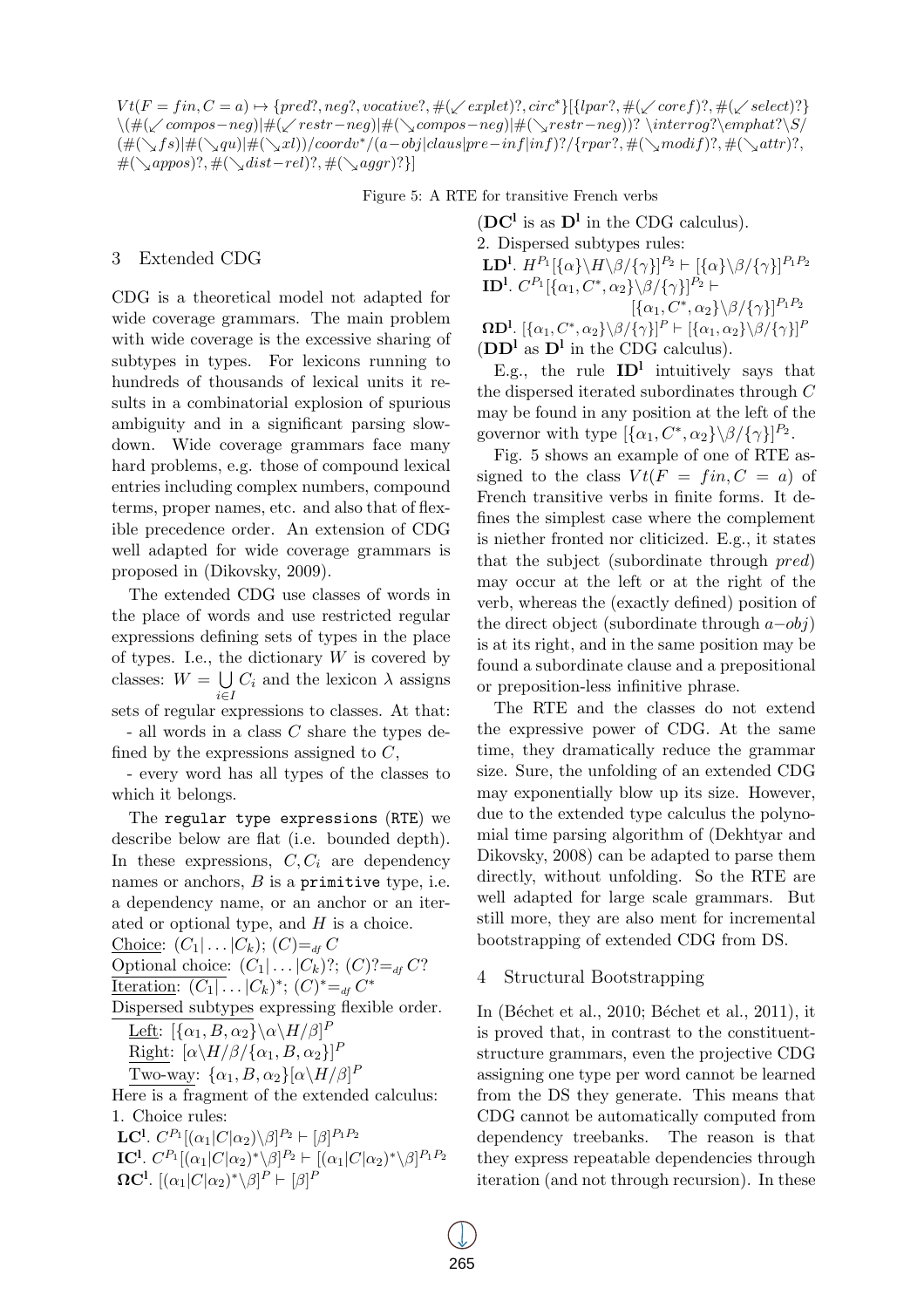

Figure 6: DS of  $(s_1)$ 

papers are also defined and proved algorithms which learn from DS some subclasses of extended CDG, under reasonable conditions on the use of iteration. These partial solutions are still far from being practical. Below we present an intuitive heuristic method of construction of extended CDG from DS.

This method, we call structural bootstrapping, consists in that an extended CDG is incrementally constructed from a sample of DS, element by element. Ideally, the sample should be representative with respect to the surface syntax of the language. We suppose that the extended CDG is defined as  $G = (W, D, V, S, \lambda)$ , where *W* is its dictionary with a classification  $W = \bigcup C_i$ , **D** *i∈I* is the set of dependency names, **V** is the set of valency names,  $S$  is the axiom and  $\lambda$  is the lexicon.

The method is based on a genericity partial order (PO)  $\preceq$  on extended CDG, compatible with the inclusion of DS-languages:  $G \prec G' \Rightarrow$  $\Delta(G) \subseteq \Delta(G')$ .  $\preceq$  is the closure by reflexivity, transitivity and by type construction of the following basic PO (below *t* is a subtype, *X* is a list of alternatives and  $(t)=_{df} t$ :

1.  $t \leq (t|X)$ 

2.  $(t|X) \leq (t|X)?$ 

3.  $(t|X)? \lesssim (t|X)^*$ 

4. 
$$
\{\gamma\}[\{\gamma_1\} \setminus t \setminus \beta]^P \leq {\gamma\}[\{t, \gamma_1\} \setminus \beta]^P
$$
  
5.  $\{\gamma\}[\{t, \gamma_1\} \setminus \beta]^P \leq {\gamma\}[\{\gamma_1\} \setminus \beta]^P$ 

5. 
$$
\{\gamma\}[\{t,\gamma_1\}\setminus\beta]^P \leq \{t,\gamma\}[\{\gamma_1\}\setminus\beta]
$$

(similar for right subtypes)

6.  $\{\gamma\}[\alpha/\{t, \gamma_1\}]^P \leq \{t, \gamma\}[\alpha/\{\gamma_1\}]^P$ .

Basically, the Structural Bootstrapping Method consists in extracting from the sample DS the vicinities of words and in merging them into minimally generalized RTE of the preceding grammar. By vicinity of a word *w* in a DS *D* we mean the maximal subgraph  $V(w, D)$  of *D* with the nodes  $\{w, w_1, \ldots, w_m\},\$  $w_1, \ldots, w_m$  being the subordinates of *w* in *D*. Here is a schematic description of the method.



Figure 7: DS of  $(s_2)$ 

Structural Bootstrapping Method: Input: Extended CDG *Gin*;

DS  $D_x$  of a sentence  $x$  //next DS. Output: Extended CDG *Gout* generating *Dx*. let  $G_{in} = (W, \mathbf{C}, \mathbf{V}, S, \lambda)$  where  $W = \bigcup C_i$ ; *i∈I* if  $(D_x \in \Delta(G_{in}))$ then  $G_{out} = G_{in}$ else for every word  $w \in x$ if  $(w \in W)$ then select a class  $C$  such that  $w \in C$ ; else select a class *C* and add *w* to *C* end; find the vicinity  $V(w, D)$ ; if  $(V(w, D))$  is generated by a RTE  $t \in \lambda(C)$ then  $\lambda'(C) = \lambda(C)$ else select RTE  $t \in \lambda(C)$ ; find  $minimal$  RTE  $t' \succ t$ *generating*  $V(w, D)$ ;  $\mathsf{set} \; \lambda'(C) = (\lambda(C) - \{t\}) \cup \{t'\},$  $\lambda'(C_1) = \lambda(C_1)$  for every  $C_1 \neq C$ end

 $l$ until  $D_x \in \Delta((W, \mathbf{C}, \mathbf{V}, S, \lambda'))$ end;

return  $G_{out} = (W, \mathbf{C}, \mathbf{V}, S, \lambda')$ 

Let us see how may evolve RTE of transitive verbs. Suppose that the class  $V t (F = fin, C = a)$  contains the verbs *tenait* (*took*), *toucheras* (*will get*, when applied to wages) and *mettrait* (*might put*). This is how the Structural Bootstrapping Method might change this class when applied to the following sample of sentences:

(*s*1) *M arie tenait fort sa tasse.* (*M ary held tight her cup.*)

(*s*2) *Demain tu toucheras ta paie.* (*T omorrow you will get your wage.*)

(*s*3) *Ou mettrait* ` *−elle la cle*´? (*W here might she put the key*?)

From the DS of  $(s_1)$  in Fig. 6 we have:

 $V t(F = fin, C = a) \mapsto$ 

[*pred\S/*@*fs/a−obj/circ*].

The DS of  $(s_2)$  in Fig. 7 induces the following generalization: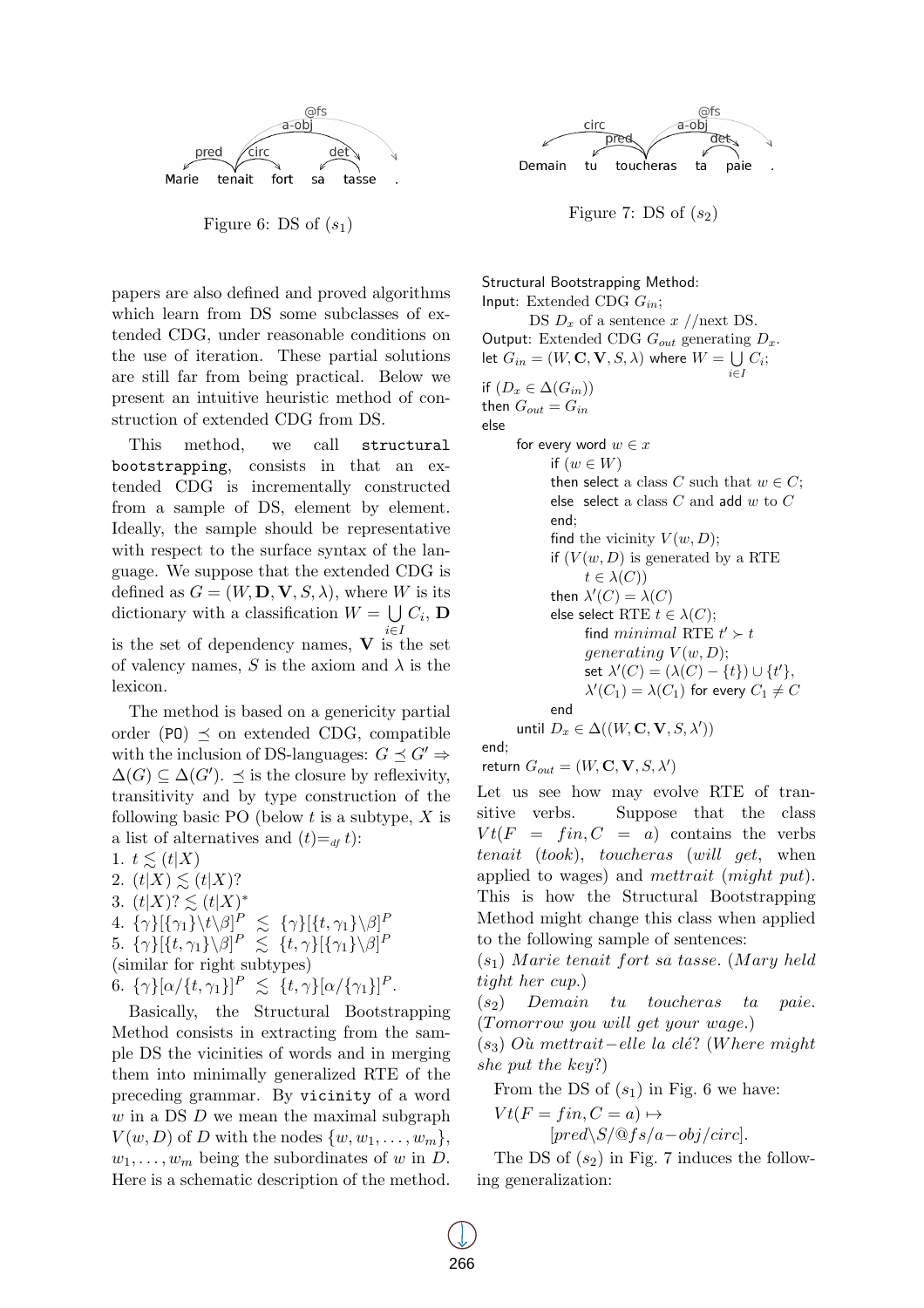

Figure 8: DS of (*s*3)

 $V t(F = fin, C = a) \mapsto$ *{circ∗}*[*pred\S/*@*fs/a−obj*].

Finally, from the DS of  $(s_3)$  in Fig. 8 we obtain a still more general RTE:

 $V t(F = fin, C = a) \mapsto$ 

*{pred, circ∗}*[*S/*(@*fs|*@*qu*)*/a−obj*].

In practice, the RTE generalization effected by the main operation:

find minimal RTE  $t' \succ t$  generating  $V(w, D)$ carries over to all other RTE  $t'' \in \lambda(C)$  representing the same syntactic function as *t* in a compatible local context. E.g., the subject inversion as in (*s*3) may also be applied to the RTE defining the coordinated clauses, but not to that defining the parenthetical clauses.

To see that this method is incremental, we should extend the partial order of generalization *≼* to the extended CDG:

1.  $\tau \preceq \tau'$  for sets of RTE  $\tau, \tau'$ , if either:

 $(i)$   $\tau' = \tau \cup \{t\}$  for a RTE  $t \notin \tau$  or

 $(iii) \tau = \tau_0 \cup \{t'\}$  and  $\tau' = \tau_0 \cup \{t''\}$ 

for a set of RTE  $\tau_0$  and some RTE  $t', t''$  such that  $t' \preceq t''$ .

2.  $\lambda \preceq \lambda'$  for two RTE assignments  $\lambda$ and  $\lambda'$ , if  $\lambda(C') \preceq \lambda'(C')$  for a class  $C'$  and  $\lambda(C) = \lambda'(C)$  for all classes  $C \neq C'$ .

3. *≼gener* is the genericity PO which is the reflexive-transitive closure of the PO  $\preceq$ .

4. For CDG  $G_1$  with lexicon  $\lambda$  and  $G_2$  with lexicon  $\lambda'$ ,  $G_1 \preceq_{gener} G_2$  if  $\lambda \preceq \lambda'$ .

Now, it is not difficult to see the incrementality of this method in the sense that, if  $G_1$  ≾<sub>gener</sub>  $G_2$ , then  $\Delta(G_1) \subseteq \Delta(G_2)$ .

Application of the Structural Bootsrapping Method in practice needs several resources. First of all, being applied directly as it is defined above, the method will always give grammars with a lexicon limited to that of the sample of representative sentences. So one should choose a morpho-syntactically annotated dictionary of the language (MS-dictionary) and to integrate it into the grammar establishing a correspondence between its categories and the grammar's classes. Besides this, it is needed an efficient parser complete with respect to the class of all extended CDG.

# 5 Bootstrapping of a Wide Coverage CDG of French

The Structural Bootstrapping Method was applied to develop a wide coverage extended CDG of French. Its kernel part (Version 1) was bootstrapped from about 400 French sentences during half a year. In this phase, the method was applied completely incrementally. Then, after two months' long joint work with two colleagues, this grammar was integrared with the freely available MS-dictionary of French Lefff 3.0 (Sagot, 2010) containing 536,375 entries corresponding to 110,477 lemmas. The transition to this integrated Version 2 was non-monotone because the initial lexical classification was to be adapted to Lefff 3.0 and also because of a reorganization of prepositional dependencies. In Version 1 we more or less followed the so callled "pronominal approach" (see (van den Eynde and Mertens, 2003)), but finally we have passed to a system of pronominal and prepositional dependencies based on the case of pronouns. The Version 2 incrementally evolved to Version 3 into which were introduced various more peripheral "small syntax" constructions extracted from DS of about 200 more French sentences. The last two non-monotone updates of the grammar gave the Versions 3.1, 3.2. They were due to a reorganization of verbal RTE, leading to a simple and symmetrical system of negation dependencies and of parenthetical clauses. Basically, the bootstrapping process has stabilized already on Version 2. Till then the grammar keeps the main body of its RTE.

Version 3.2 of the CDG of French covers the major part of French syntax including:

- negation, the main binary negation: *ne . . . pas | jamais | plus, ...* and the ternary restrictive negation: *ne . . . que* as in *Eve n′ a donne a Adam qu* ´ *′une pomme* (Eve gave to Adam only one apple);

- reflexives and clitics: Les loups ne se dévorent *pas entre eux* (The wolfs do not eat up one another), see also the DS in Fig. 2;

- topicalized complements:  $\hat{A}$  *ces départs s ′ ajoutent trois autres* (To these departures are added three more);

- clefting: *C ′ est tres amicalement qu* ` *′Alain nous*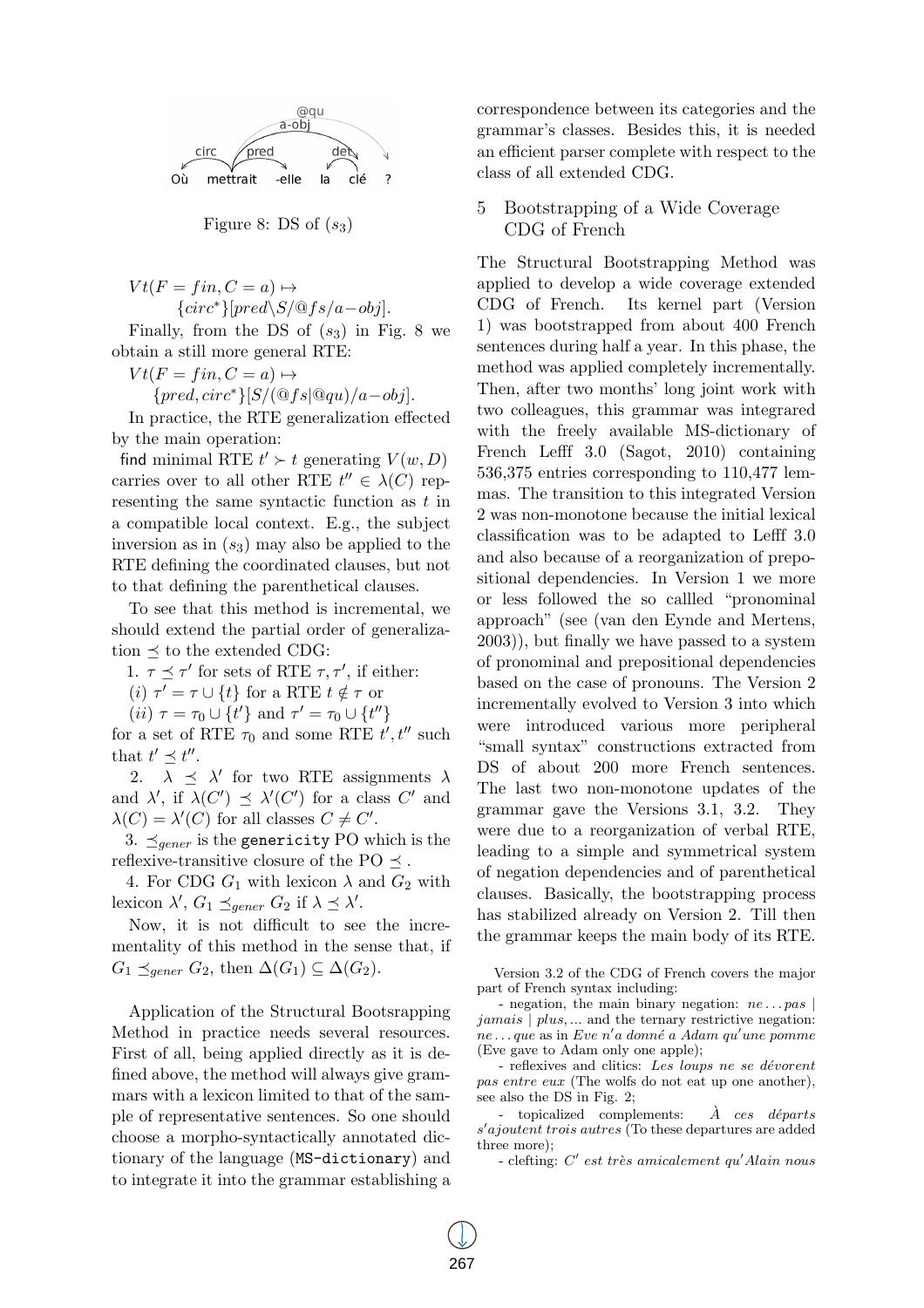| Examples   | Aasses |        |         | Regular Expressions | Dependencies        |                     |
|------------|--------|--------|---------|---------------------|---------------------|---------------------|
|            | total  | verbal | nominal |                     | projective          | non-projective      |
| $\sim 600$ | .85    | 46     |         | $\sim$ 3120         | $84(9 \text{ par})$ | $20(3\,\text{par})$ |

(where  $n(m \text{ par})$  means *n* of which *m* are parametrized) Tab. 1. Parameters of the CDG for French constructed by bootstrapping

*a reçu* (It is very friendly that Alain has received us);

- subordinate and relative clauses: *Maintenant, tous les soirs, quand il l'avait ramenée chez elle, il fallait qu'il entrât* (Now, every evening, when he accompanied her home, he was obliged to enter);

- interrogative clauses, order inversion: *Qui cela aurait*  $-i$ *l pu*  $\hat{e}$ *tre*? (*\**Who this would it be ?);

- light verbs, e.g. *Le laisser faire mal a ma soeur* ` *était ma première erreur* (To let him cause damage to my sister was my first error);

- partial extraction from a compement: *Il m'en reste une très facile* (I have one [*fem.*] more resting, a very simple one);

- comparatives: *I l est deux fois plus grand qu′ elle* (He is twice as great as she);

- vocatives and co-reference: *Ce truc, restons − en là, Adam*! (This matter, let us let it alone, Adam!),

- expletives: Un voleur, de temps en temps, ça se *repose* (A thief, from time to time, it takes a rest);

- aggregation: *Adam en a six ou sept rouges* (Adam has six or seven of them red);

- coordination with ellipsis: *J'ai reçu cette notice*, *et lui non.* (I have received this notice, and he not);

- extracted post-position modifiers: *Le gros chat tigré guette la souris, immobile et silencieux* (The fat stripy cat watched for a mouse, immovable and silent).

Table 1 shows some parameters of this grammar. It has 185 classes 46 of which are verbal, 7 are nominal, 9 are adjectival, 14 are adverbial and in the rest there are the multiple classes of prepositions, pronouns, numerals, determiners, conjunctions, particles, collocations and punctuation markers. The grammar uses 104 dependencies 84 of which are projective and 20 are non-projective. In fact, their number is greater because many of them are parametrized. E.g., there are 6 non-projective clitic dependencies *↙clit−C−obj*, in which *C* is the person-case parameter (cf. *↙clit−*3*d−obj*). Let us see the grammar in more detail.

Main principles. 1. This grammar is intended for analysis (not for generation) of correct sentences. So only the oppositions distinguishing between the dependency relations and the order are taken into account. E.g.,



(Small [fem.], Alain considered her intelligent [fem.])

Figure 9: Consecutive discontinuities

the agreement in number and in gender do not count, whereas the agreement in person is partially used to define the order of clitics. At the same time, the principle of minimality of the set of oppositions (see (Mel'čuk, 1988; Mel'čuk and Iordanskaja, 2000)) is abandoned in favour of a better distributed dependencies' system and lexicon classification. E.g., in the sentences like *Petite*, Alain la considérée *intelligente* (see Fig. 9) is used the (rather frequent) coreference dependency *coref* and not the minimally opposed, but rare dependency *object* − *copredicative* (from *considérée* to *Petite*) used in (Mel'čuk and Iordanskaja, 2000).

2. The grammar is rather intended for the development of French dependency treebanks, so the completeness criterion is prevaling over those of lower ambiguity and of more efficient parsing.

3. Basically, the grammar respects the fundamental principle of the dependency grammars (Kunze property): "words subordinate through the same dependency and belonging to the same grammatical category are substitutable"<sup>5</sup> , but in the place of grammatical categories are considered the lexicon classes.

4. To reduce the ambiguity, a number of values are propagated through dependencies. For instance, some dependencies are parametrized by case. In French, only prepositions and pronouns mark for case. So we define the case

 ${}^{5}$ See (Mel'čuk, 1988) and (Mel'čuk and Iordanskaja, 2000) for a weaker version.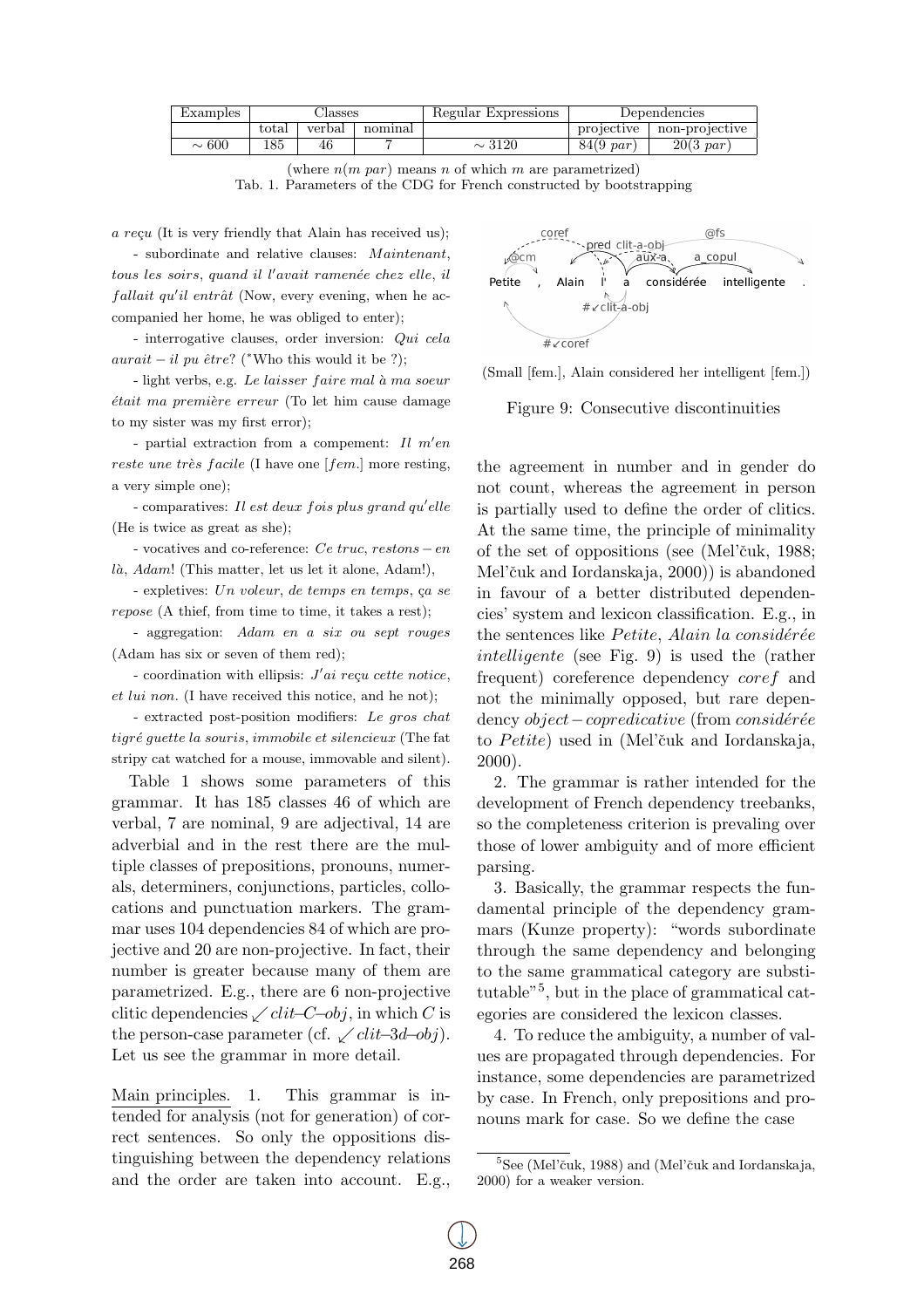| <b>VERBAL DEPENDENCIES</b> |                               |                                   |                     |
|----------------------------|-------------------------------|-----------------------------------|---------------------|
| Group                      | Governor $(G)$                | Subordinate $(D)$                 | Relation            |
| PRED                       | $\overline{\text{main}}$ verb | subject                           | predicative         |
| AUX                        | auxiliary verb                | past participle                   | auxiliary           |
| COPUL                      | main verb                     | noun / adjective / circumstantial | copular             |
| OBJ                        | verb $/$ noun $/$ adjective   | complement                        | objectival          |
| AGENT                      | past participle               | preposition (e.g. $par$ )         | agentive            |
| CLIT                       | verb                          | pre-position clitic               | clitic              |
| NEG                        | main verb                     | $n_{e}$                           | negative            |
| NEG                        | ne                            | pas, plus, etc.                   | composite negative  |
| NEG                        | ne                            | restrictive que                   | retrictive negative |
| CIRC                       | verb                          | e.g., adverbs                     | circumstantial      |
| COORD                      | verb                          | verb                              | verb coordination   |
| <b>CLAUS</b>               | rel. pronoun / verb           | verb                              | clausal             |
| NOMINAL DEPENDENCIES       |                               |                                   |                     |
| DET                        | noun $/$ adjective            | determiner                        | determinative       |
| <b>MODIF</b>               | noun                          | adjective / past participle       | modifier            |
| ATTR                       | noun                          | preposition                       | attributive         |
| <i>QUANT</i>               | noun                          | numeral                           | quantitative        |
| REL                        | noun                          | pronoun                           | relative            |
| COMPAR                     | noun                          | junction $/$ adj.                 | comparative         |
| COREF                      | pronoun                       | noun                              | co-referential      |
| RESTRICT                   | noun                          | que / adv.                        | restrictive         |
| <b>APPOS</b>               | noun                          | noun $/$ adj.                     | appositive          |

Tab. 2. A sample of verbal and nominal dependency relations

indirectly: a noun has case *C* if it can be replaced (in the same position) by a pronoun in case *C* without affecting the syntactic wellformedness. We distinguish five cases: *a* (accusative), *d* (dative), *g* (genitive), *l* (locative) and *o* (oblique, that of non-cliticizable complements). Respectively, we parametrize the objective dependency by the case of the subordinate complement, e.g. *a−obj* (direct object), *d−obj* (indirect object), etc. Moreover, when a word (e.g. an auxiliary verb) *w* serves as the host word for a pronoun in case *C*1, the dependency from *w* to a subordinate word (e.g. a participle) is parametrized by  $C_1$ . The propagated parameters are used to prohibit to the subordinate to have the same case complements in their standard position (e.g. being subordinate through *aux−a−d*, the participle *donnée* in Fig. 2 cannot have complements ).

Lexicon classes. As explained above, every class is defined, on the one hand, by a list of forms belonging to the class (the correspondence between the CDG classes and the Lefff categories is external with respect to the grammar), and on the other hand, by a set of RTE. Each RTE defines a set of CDG types possible for the lexical units in the list. In all, the French CDG, version 3.2 has about 3120 RTE. E.g., the RTE in Fig 5 is one of 32 RTE defining the class  $Vt(F = fin, C = a)$ .

The grammar's lexicon includes four fam-

ilies of verbal classes: auxiliary verbs  $Vaux$  $(avoir,  $\hat{e}tre$ ), copulas *Vcopul* (e.g.,  $\hat{e}tre$ ,$ *devenir*), light verbs *V light* (e.g. *f aire*, *laisser*) and significant verbs *V*. Every family has four subfamilies corresponding to verb forms:  $F = fin$  (finite formes),  $F = pz, T = pres (present particle),$ *F* = *pz, T* = *past* (past participle) and  $F = inf$  (infinitive). Finally, the significant verbs are classified by their government patterns, i.e. by the number of their complements and by the complements' case  $(e.g. \quad V2t(F = fin, C1 = a, C2 = d)).$  Among the nominal and adjectival classes there are also those with genitive and dative arguments. The prepositional classes are opposed by the syntactic function of the prepositional phrase (e.g., *complement* (infinitival or not), *circumstantial*, *attribute*), and by case/role (e.g. *agent*). Finally, there is a complex class *UT* of unknown lexical units.

Inventory of dependencies. The main advantage of the dependency syntax is that it is very close to a semantic representation of sentences. At that, dependency relations are numerous. The dependency relations used in the grammar are broken down into 39 groups:15 verbal, 14 nominal, 4 prepositional and several others: of aggregation, expletive, emphatic, junction/punctuation and deictic. Some of them are shown in Table 2.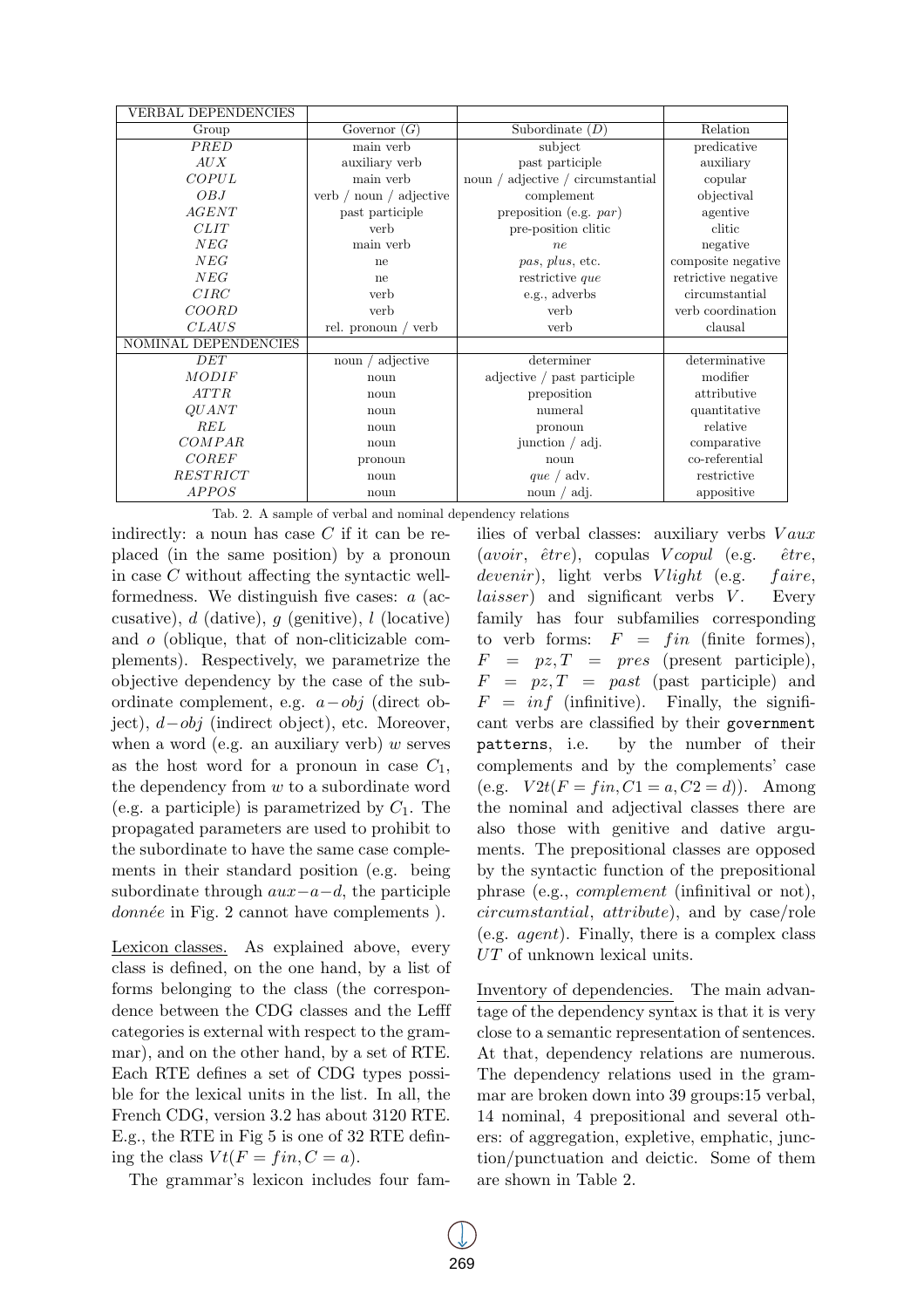

(Never my people would do this)





(It [fem.] had only two rooms)

Figure 11: Negation in post-position

Some dependency grammars and parsers flatten and distort DS because they cannot express non-projective dependencies. Such dependencies being not an obstacle for CDG, the grammar Version 3.2 uses numerous nonprojective dependencies. Let us see the example of negative dependencies (group *NEG*).

The negation in French consists of two parts: the (main) categorematic part (*pas*, *plus*, *jamais*, *que*, *aucun* etc.) and the syncategorematic part *ne*. We distinguish between the restrictive verbal negation with the categorematic part *que*, *aucun*, etc. and the binary verbal negation with the categorematic part other than *que*, *aucun*, etc. because the latter is related through dependencies only with the negated verb, whereas the former is related not only with the verb, but also with one of its complements. For both kinds of negation, the categorematic part may be found in pre- and post-position with respect to the verb (cf. DS in Fig. 10 and 11).

Evaluation. The French CDG Version 3.2 was used to create an experimental dependency treebank (DTB). Actually, this DTB contains about 1500 DS. It was created within three months with the help of the toolkit CDG Lab (Alfared et al., 2011). The analyzed sentences originated from heterogeneous sources: French grammar (Grevisse, 1993), literary prose (E.Zola, M.Proust, La Rochefoucauld), scientific prose, periodical press (cor-

pus Le Monde (Abeill´e et al., 2003)), blogs, publicity, spoken language. These sentences vary from very short and simple to extremely long and complex. Nearly 200 of them needed application of the bootstrapping procedure in order to complete the grammar (lexically or syntactically or both). 42.8% of DS in the constructed corpus are non-projective. Among the non-projective dependencies used in these DS the most frequent are not only the negative dependencies, but also the reflexive and the clitic dependencies, as well as some nominal non-projective dependencies (e.g. *coref* and *dist−rel*). Other non-projective dependencies are less frequent but are used in regular constructions, e.g. *C −obg*, *modif*, *attr* (of topicalized complements, modifiers and attributes), *expletive* (of parenthetical phrases) and many other.

Parser. The CDG of French is parsed with a special CDG-complete polynomial time symbolic parser rather adapted to the parallel development of the CDG of French and of DS corpora. It computes, after every grammar update, the scores of correctness of the grammar with respect to a DS corpus and also supports a semi-automatic analysis by consecutive approximations (see (Alfared et al., 2011) for more details). A higher-performing autonomous mixed stochastic-symbolic parser is under design.

## Conclusion

The extended CGD prove to be well adapted for practical development of wide scope dependency grammars and of dependency treebanks. Due to their formalization through the extended type calculus, they allow to express voluminous sets of types using well-structured and succinct restricted regular type expressions, and at the same time are analyzed in a reasonable polynomial time. A specific Structural Bootstrapping Method based on a genericity order on RTE and supported by a set of appropriate and efficient tools allows to incrementally develop in a relatively short space of time large scale dependency grammars and dependency treebanks provably correct with respect to them.